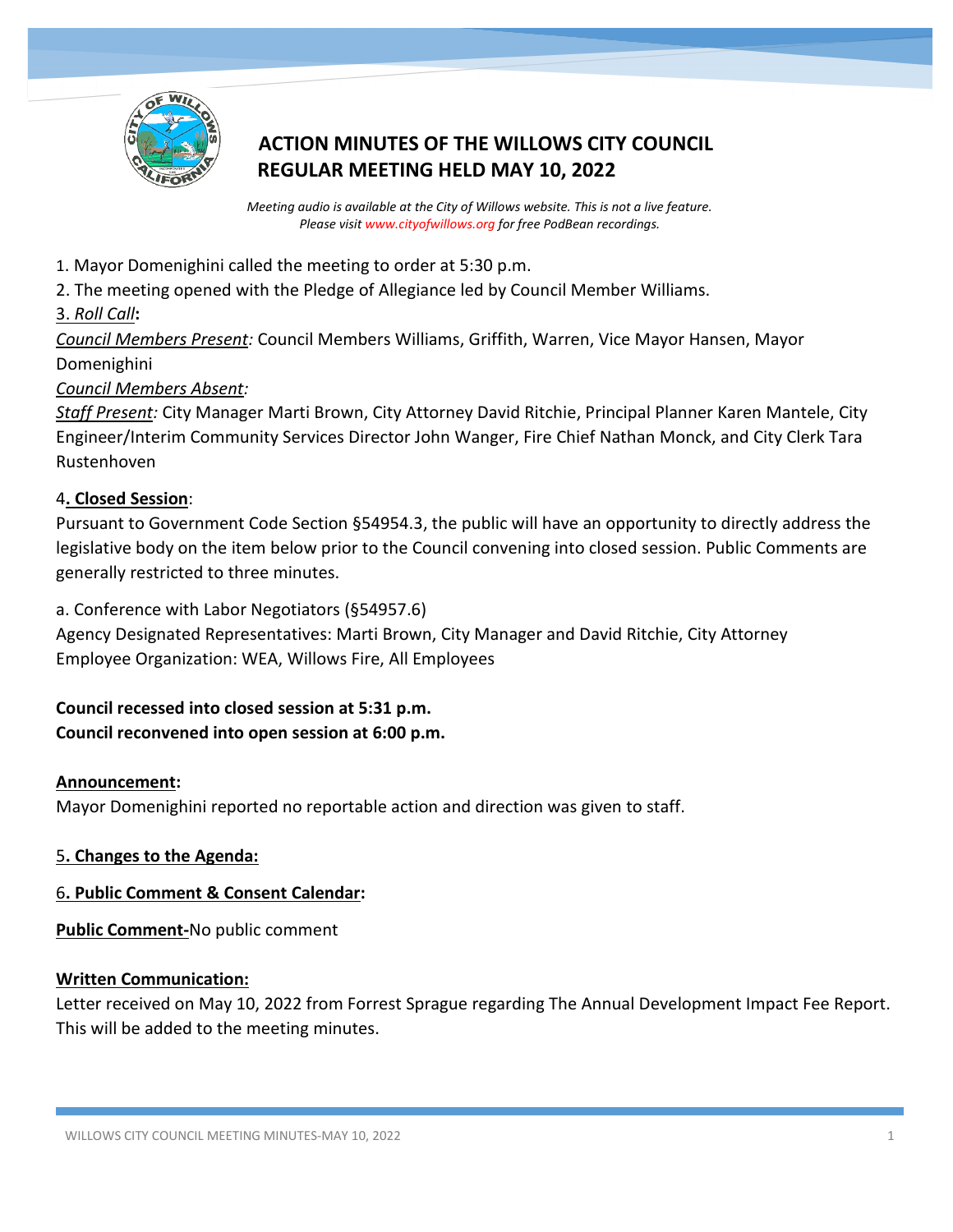# **Consent Calendar**

Council Member Williams pulled Item 6b and 6d for discussion and action.

### a. **Register Approval**

Approval of general checking, payroll & direct deposit check registers.

### **Action:**

Motion: Council Member Griffith/Second: Council Member Williams *Moved to approve item 6a a presented.* The motion passed unanimously 5/0 carried by the follows voice vote: AYES: Williams Griffith, Warren, Vice Mayor Hanse, Mayor Domenighini NOES: ABSENT: ABSTAIN:

### b. **Minute Approval**

Approval of minutes of the Regular City Council Meeting held on April 26, 2022.

Council Member Williams would like Nathan Monck and David Ritchie be added to item 3, under Staff Present.

#### **Action:**

Motion: Council Member Williams/Second: Council Member Griffith

*Moved to approve item 6b as amended.*

The motion passed unanimously 5/0 carried by the follows voice vote:

AYES: Williams Griffith, Warren, Vice Mayor Hanse, Mayor Domenighini NOES:

ABSENT:

ABSTAIN:

#### c. **FY 2022-23 Budget-Special City Council Workshop**

Approve scheduling a Special City Council Budget Workshop on Friday May 27, 2022 at 2:00 P.M. in Council Chambers.

#### **Action:**

Motion: Council Member Williams/Second: Council Member Warren *Moved to approve item 6c a presented.*

The motion passed unanimously 5/0 carried by the follows voice vote:

AYES: Williams Griffith, Warren, Vice Mayor Hanse, Mayor Domenighini

NOES:

ABSENT:

ABSTAIN: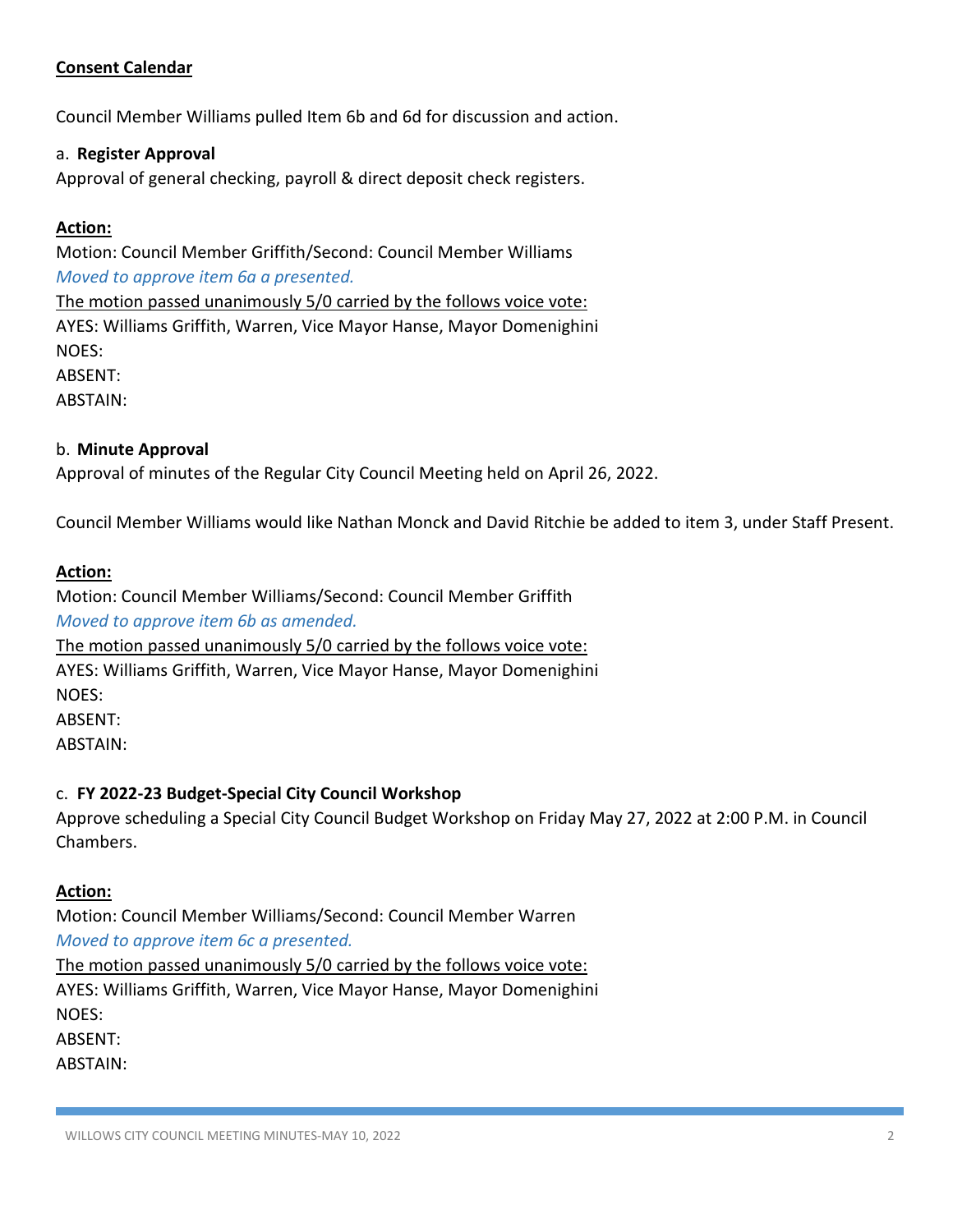# d. **Community Development Technician Job Classification (Revised)**

Approve the revised and updated Community Development Technician Job Classification.

Council Member Williams verified with the City Manager that the salary will remain the same. He also wanted to point out that the City is under contract with Coastland until the position is filled with an hourly rate of \$95.00 per hour.

### **Action:**

Motion: Council Member Williams/Second: Council Member Warren *Moved to approve item 6d a presented.* The motion passed unanimously 5/0 carried by the follows voice vote: AYES: Williams Griffith, Warren, Vice Mayor Hanse, Mayor Domenighini NOES: ABSENT: ABSTAIN:

#### 7**. Public Hearing:**

#### a. **Emergency Services Mitigation Fees (Municipal Code Amendment, Chapter 3.35)**

Waive the first reading and hold a public hearing on an ordinance amending Willows Municipal Code Chapter 3.35, entitled Emergency Services Mitigation Fees.

**Public Hearing open at 6:17 p.m. Public Hearing closed at 6:18 p.m.**

Doug Ross, Willows Resident-wanted to know if this was for the city limits or mutual aide.

#### **Action**:

Motion: Vice Mayor Hansen/Second: Council Member Griffith *Moved to approve the ordinance next in line be read by title only.*  The motion passed unanimously 5/0 carried by the following roll call vote: AYES: Williams, Griffith, Warren, Vice Mayor Hansen, Mayor Domenighini NOES: ABSENT:

ABSTAIN:

#### **Action**:

Motion: Vice Mayor Hansen/Second: Council Member Warren

*Moved to approve the ordinance entitled; AN ORDINANCE OF THE CITY COUNCIL OF THE CITY OF WILLOWS AMENDING WILLOWS MUNICPAL CODE CHAPTER 3.35 AND ESTABLISHING NEW MITIGATION RATES FOR EMERGENCY AND NON-EMERGENCY SERVICES, pass first reading.* 

The motion passed unanimously 5/0 carried by the following roll call vote:

AYES: Williams, Griffith, Warren, Vice Mayor Hansen, Mayor Domenighini NOES: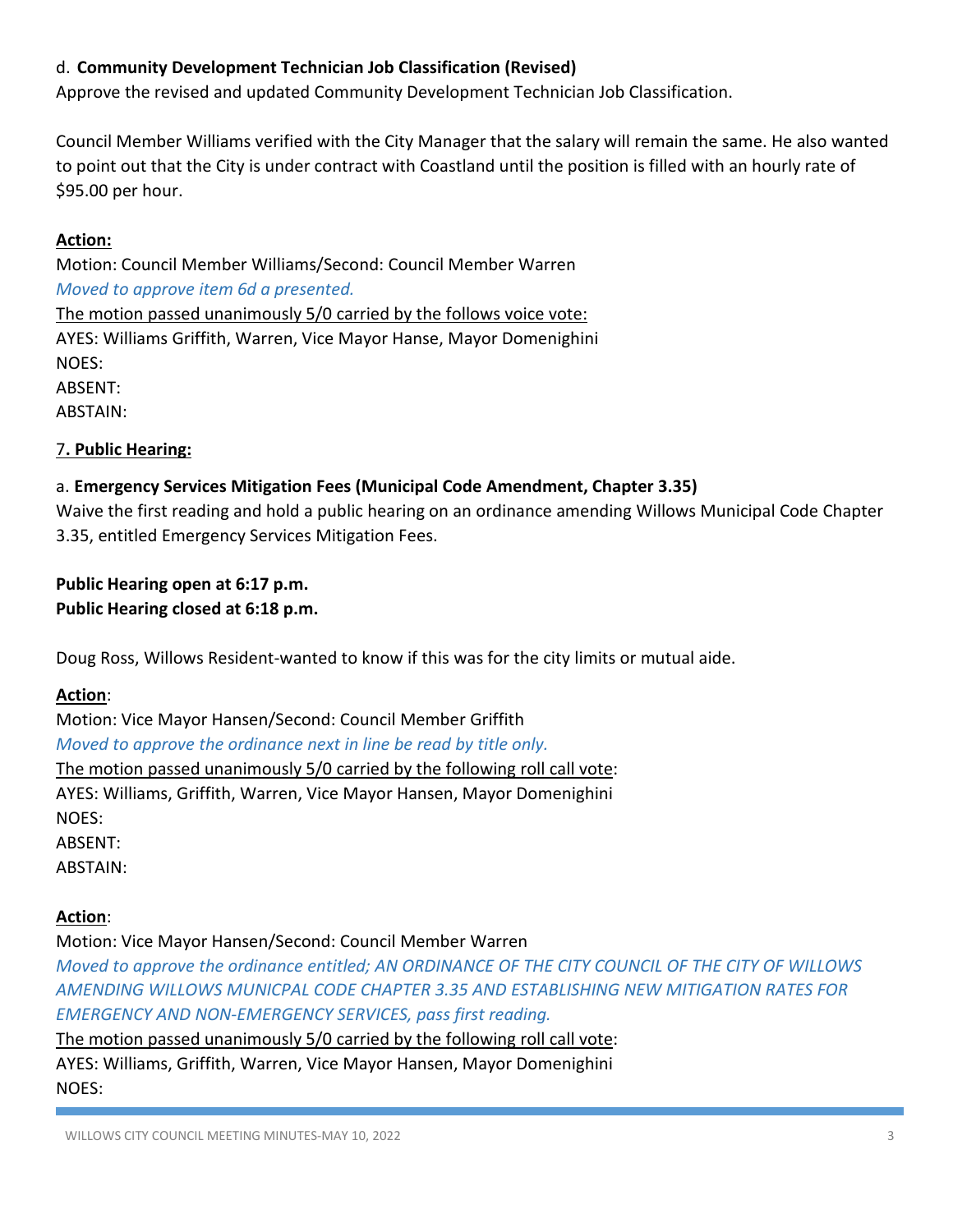ABSENT: ABSTAIN:

# 8. **Discussion & Action Calendar:**

# **a. Landscape and Lighting Assessment District-Preliminary Annual Engineer's Report**

Receive the Preliminary Annual Engineer's Report as prepared by Coastland Engineering and adopt the Resolution of Intention to levy and collect assessments; and set the time and date of the required public protest hearing for the City of Willows Landscaping and Lighting Assessment District.

### **Action**:

# Motion: Council Member Griffith/Second: Council Member Williams

*Moved to receive the Preliminary Annual Engineer's Report and adopt the Resolution entitled; A RESOLUTION OF INTENTION TO LEVY AND COLLECT ANNUAL ASSESSMENTS, PRELIMINARILY APPROVING THE ENGINEER'S REPORT FOR FY 2022-2023 FOR THE CITY OF WILLOWS LANDSCAPING AND LIGHTING ASSESSMENT DISTRICT AND SETTING THE TIME AND DATE OF THE PUBLIC HEARING (PURSUANT TO THE LANDSCAPING AND LIGHTING ACT OF 1972)*

The motion passed unanimously 5/0 carried by the following roll call vote: AYES: Williams, Griffith, Warren, Vice Mayor Hansen, Mayor Domenighini NOES: ABSENT: ABSTAIN:

The Public Hearing for final adoption will be set for June 28, 2022 at 6:00 p.m.

### b. **Proposed Street Banner Program**

Review and consider the proposed banner themes for a new Street Banner Program, including the Planning Commission Ad Hoc Committee recommendation.

Roberta Asbury asked how would the banners on Humboldt get people to downtown Willows and if it possible to place signs on private properties along Wood Street (HWY 162).

By Consensus, Council chose option 2, "Find Your Refuge".

### c. **Façade Improvement Fund Balance**

Review the Façade Improvement Fund Balance of \$4,729.64, as well as past precedent for projects and the use of the funds, and direct staff and the Planning Commission on how to distribute the remaining funds.

Member of the public asked if it was possible to place signs on the fence along the high school football field and track field.

By Consensus, Council directed staff to use the remaining funds for signage along Wood Street (Highway 162.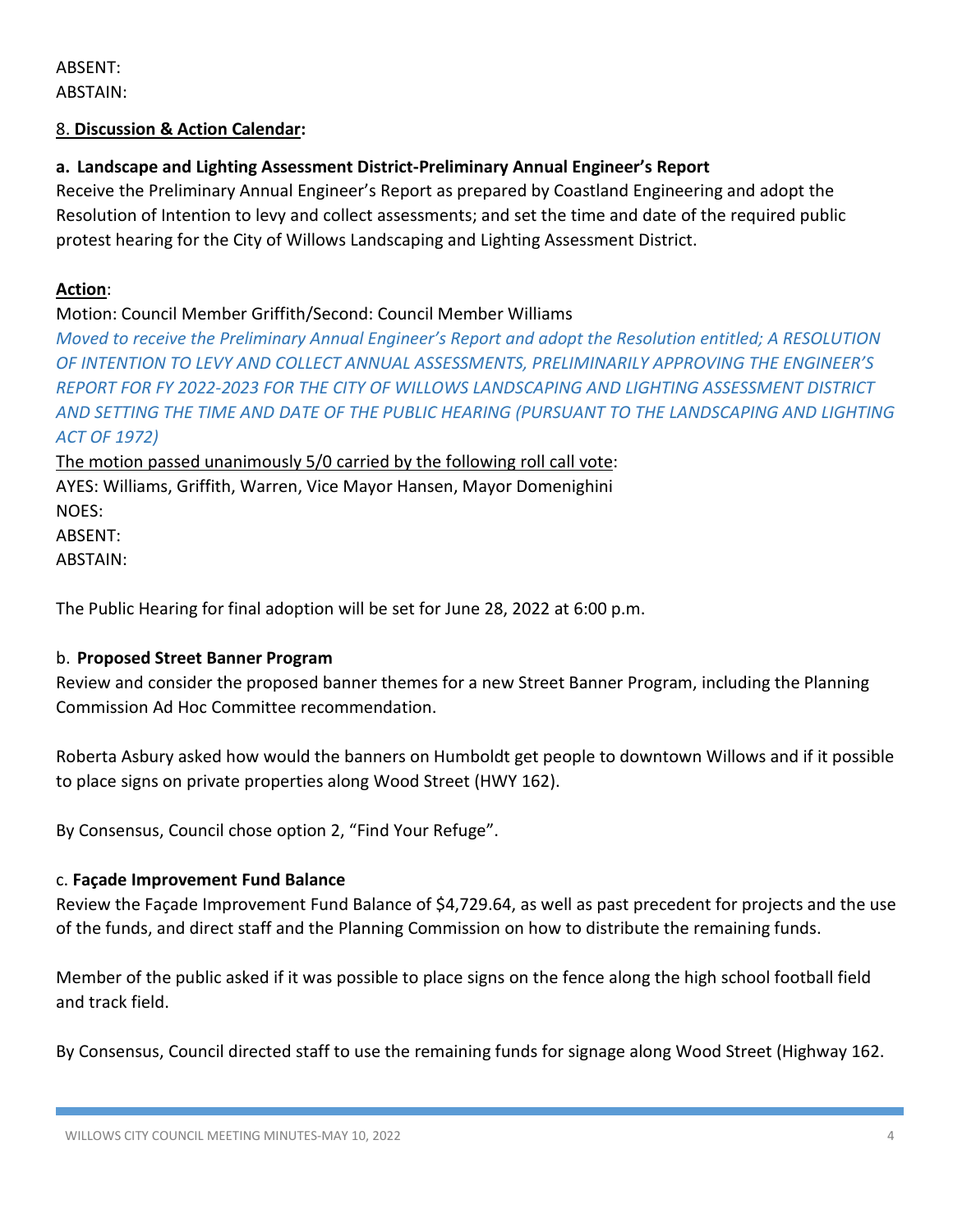# d**. Fire Recovery USA Contract**

Adopt a resolution authorizing the City Manager, or her designee, to execute a contract with Fire Recovery USA for cost recovery efforts, set billing rates for emergency services based on the contract, and provide staff direction on billing policy.

# **Action:**

Motion: Vice Mayor Hansen/Second: Council Member Warren

*Moved to adopt a resolution entitled; A RESOLUTION OF THE CITY COUNCIL OF THE CITY OF WILLOWS AUTHORIZING THE EXECUTION OF AN AGREEMENT WITH FIRE RECOVERY USA FOR RECOVERY OF EMERGENCY SERVICES COSTS AND SETTING A SCHEDULE OF FEES THEREFORE.* 

The motion passed unanimously 5/0 carried by the following roll call vote:

AYES: Williams, Griffith, Warren, Vice Mayor Hansen, Mayor Domenighini NOES: ABSENT:

ABSTAIN:

### e. **Account Payable – Research & Analysis Project**

Authorize the City Manager to review all of the City's standard accounts payable (e.g., weekly, biweekly, monthly, quarterly) to analyze billing accuracy (e.g., charges), review vendors and opportunities for rebidding regular services, and overall opportunities for reducing costs (e.g., charging purchasing practices).

Roberta Asbury had comments on staying local and reviewing/rebidding contracts.

By consensus, Council authorized staff to move forward.

### **Action:**

Motion: Council Member Vice Mayor Hansen/Second: Council Member Vice Mayor Hansen *Moved to authorize the City Manager to review all of the City's standard accounts payable (e.g., weekly, biweekly, monthly, quarterly) to analyze billing accuracy (e.g., charges), review vendors and opportunities for rebidding regular services, and overall opportunities for reducing costs (e.g., charging purchasing practices).*  The motion passed unanimously 5/0 carried by the following voice vote: AYES: Williams, Griffith, Warren, Vice Mayor Hansen, Mayor Domenighini NOES: ABSENT: ABSTAIN:

### f. **Planning Commission Vacancy and Appointments Process**

Appoint two Councilmembers to serve on the Planning Commission Selection Subcommittee to propose a schedule, process and recommended Planning Commissioner appointments to full Council.

By Consensus, Council Member Griffith and Mayor Domenighini will serve on the Planning Commission Selection Subcommittee.